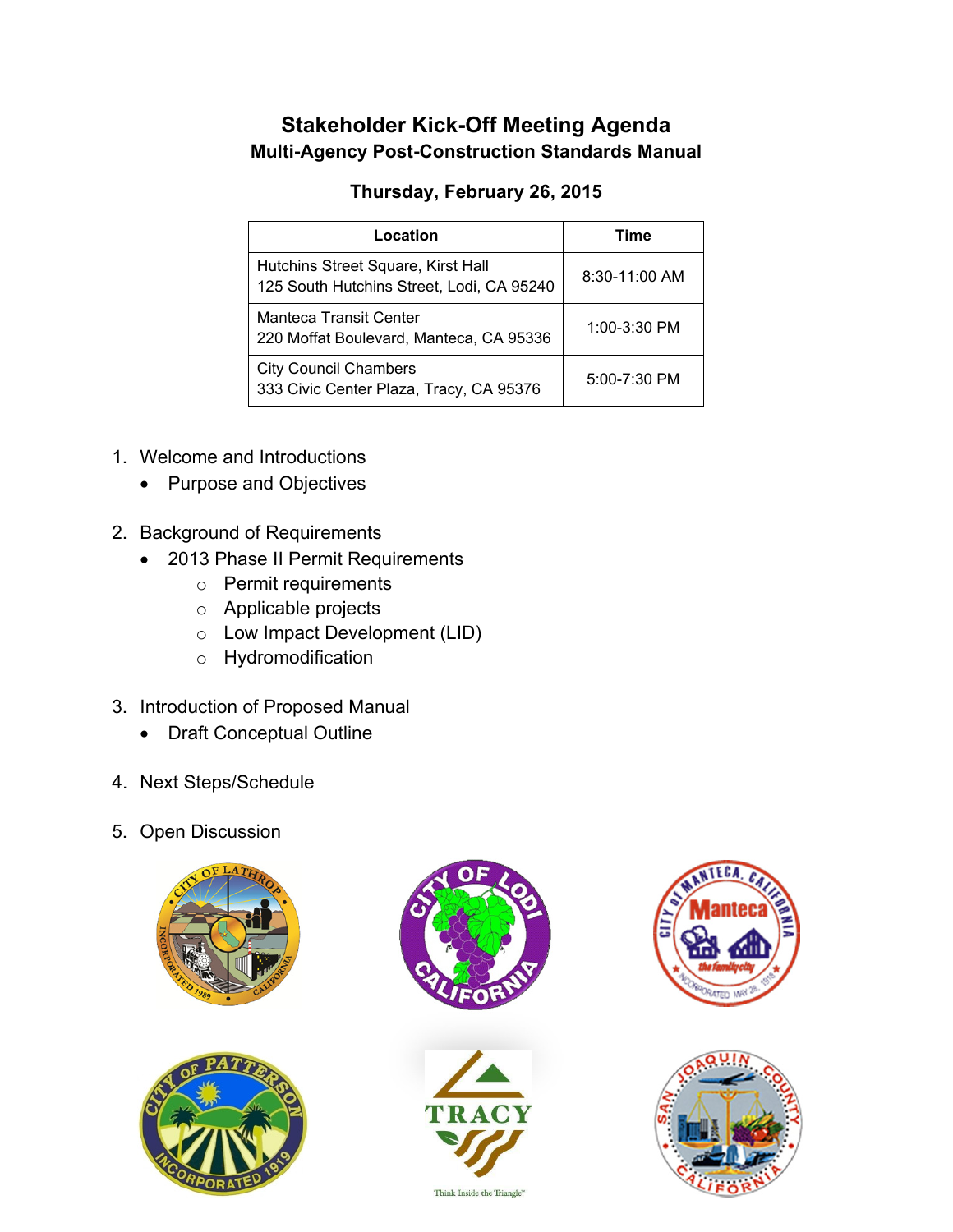## **Project Schedule Multi-Agency Post-Construction Standards Manual**

| Task                                                                   | <b>Target Date</b> |
|------------------------------------------------------------------------|--------------------|
| 1 <sup>st</sup> Stakeholder Meetings                                   | February 26, 2015  |
| <b>Comments on Draft Conceptual Outline</b>                            | March 10, 2015     |
| <b>Draft Manual to Stakeholders</b>                                    | Mid-April 2015     |
| 2 <sup>nd</sup> Stakeholder Meetings<br>(Stockton [AM] and Tracy [PM]) | April 23, 2015     |
| <b>Comments on Draft Manual due</b>                                    | Early May 2015     |
| <b>Revised Draft Manual to Stakeholders</b>                            | Late May 2015      |
| Comments on Revised Draft Manual due                                   | Early June 2015    |
| <b>Final Manual</b>                                                    | June 30, 2015      |

Please email questions/comments to Gorman Lau at MultiAgencyManual@LWA.com.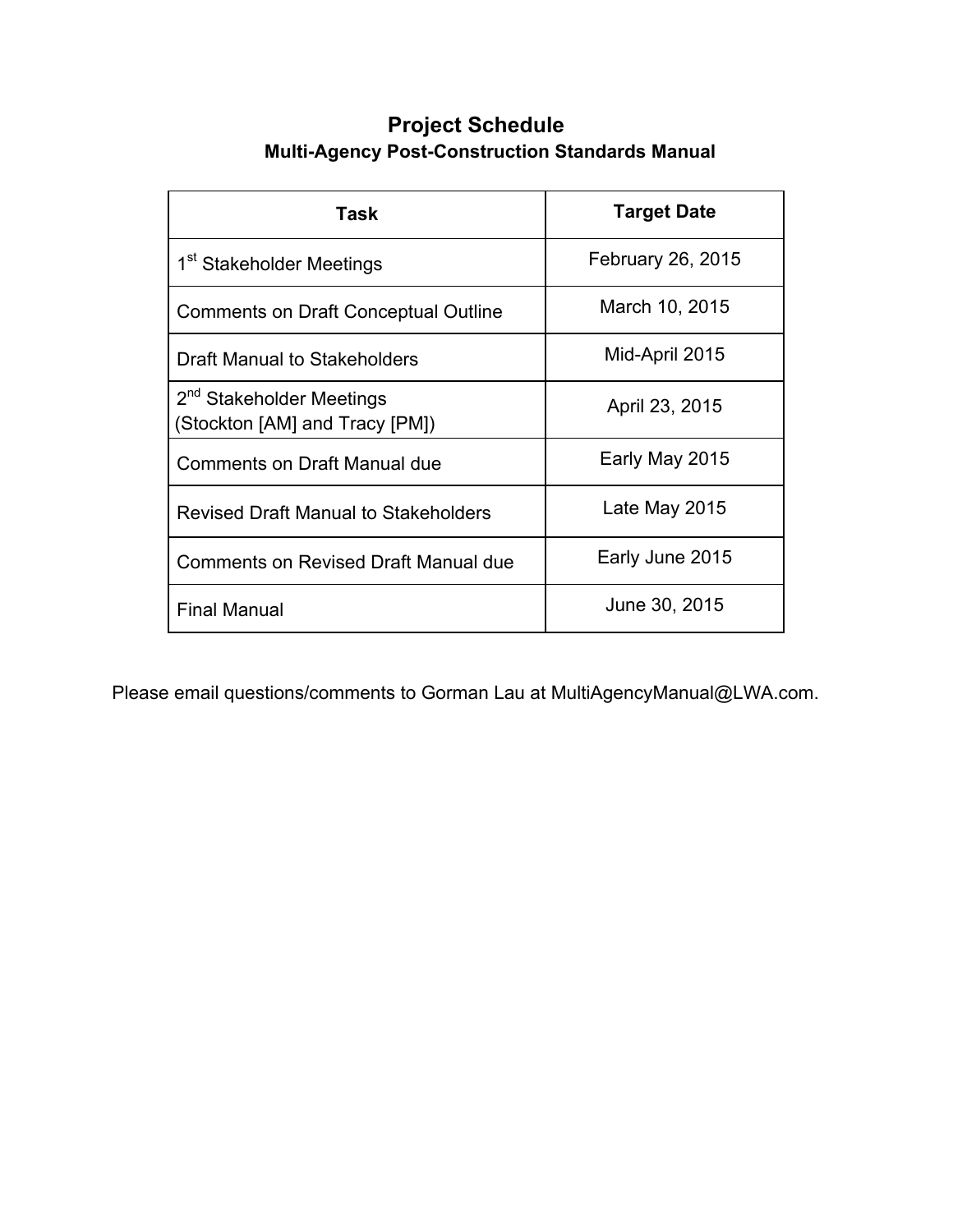**Cities of Lathrop, Lodi, Manteca, Patterson, and Tracy and San Joaquin County** 

## **Multi-Agency Post-Construction Standards Manual Draft Conceptual Outline (February 25, 2015)**

- I. Introduction
	- A. Purpose and Goals
	- B. Regulatory Background
		- 1. Phase II MS4 Permit
		- 2. Other State of California Stormwater Regulations This section will provide information on other applicable stormwater permits (e.g., industrial and construction general permits).
		- 3. Other local requirements
	- C. Applicability of Technical Manual This section discusses how this manual will be used and the types of new development and redevelopment projects to which it applies. This section will also discuss grandfathering of projects.
	- D. Organization of Post-Construction Standards Manual
- II. Development of Project Plan Submittals This section will describe what needs to be submitted to the Partners by a project proponent and the Partners' process for reviewing and approving post-construction plans.
	- A. Decision Tree This decision tree will outline the steps that a project proponent needs to consider when putting together its post-development plans.
- III. Site Assessment and Design Measures This section will describe
	- A. Assessing Site Conditions and Other Constraints This section discusses project site conditions that should be considered when designing the site and planning stormwater control measures.
		- 1. Geotechnical Conditions
		- 2. Other Site Conditions
	- B. Pollutants of Concern This section discusses pollutants to be mitigated from a project site. Pollutants of concern can include pollutants for which there are local Total Maximum Daily Loads (TMDLs), policies (e.g., trash) or other permitted limitations or pollutants that are expected to be generated before, during, or following development.
	- C. Applying Site Design Measures This section provides information about the purpose of site design measures and points project proponents to Appendix A, which will contain fact sheets for site design measures identified in the Phase II MS4 Permit. Projects between 2,500 square feet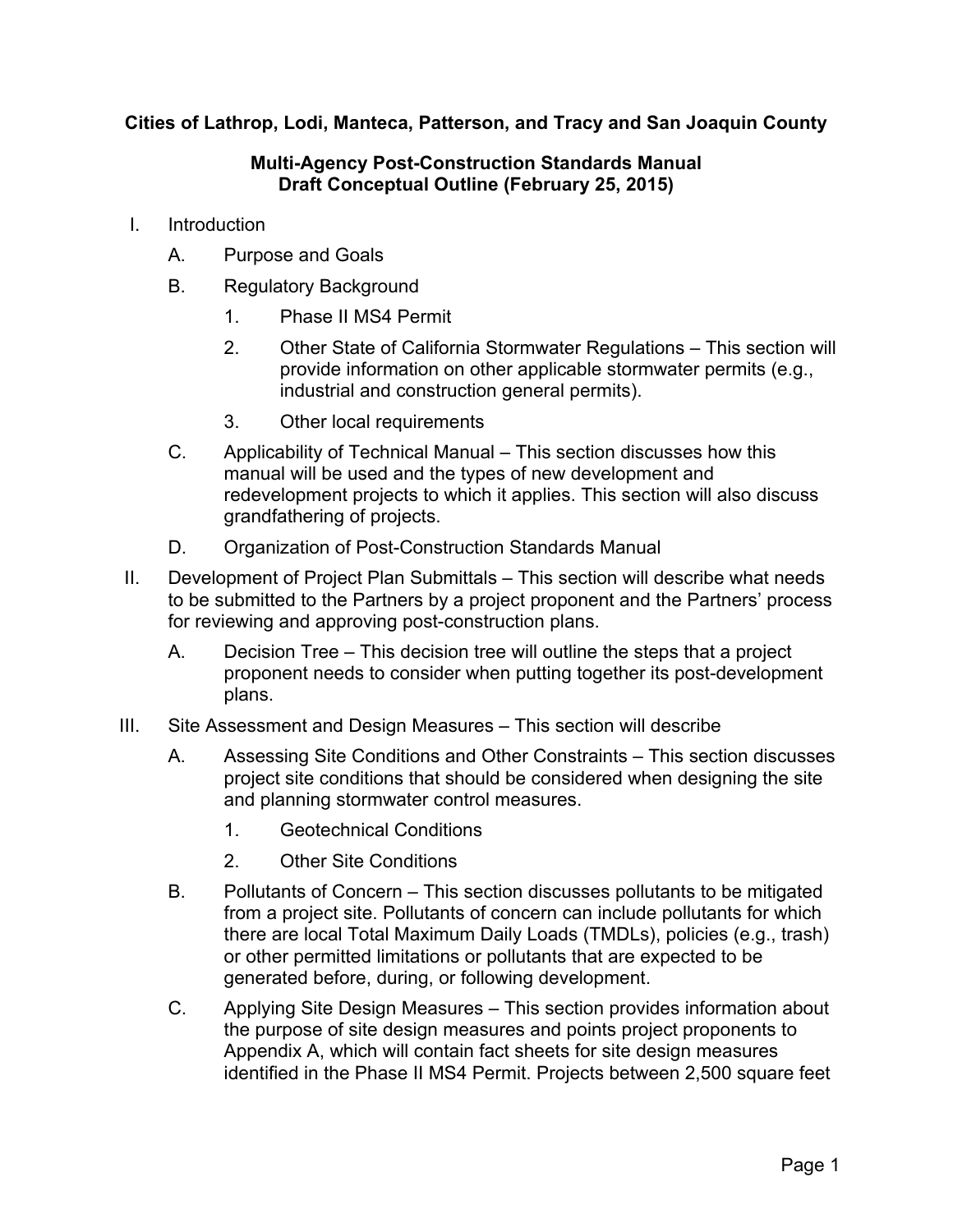and 5,000 square feet of impervious surface as well as regulated projects need to apply site design measures.

- D. Drainage Management Areas This section will discuss defining drainage management areas (DMAs) at a project site.
- IV. Source Control Measures This section identifies measures to prevent/ reduce/eliminate contamination of stormwater runoff by pollutants and pollutant loadings during and after development. This section will reference Appendix B, which will have fact sheets for source control measures identified in the Phase II MS4 Permit.
- V. Stormwater Quality Design Volume/Flow Calculation This section provides the methodology for calculating the amount of stormwater runoff that needs to be mitigated for the project site. Calculation of the stormwater runoff volume/flow is based on the design storms identified in the Phase II MS4 Permit.
	- A. Introduction
	- B. Stormwater Quality Design Volume/Flow Calculation
	- C. State Water Board SMARTS Post-Construction Calculator This section will discuss calculating credits for implementing site design measures that reduce stormwater runoff and how the credits apply to the stormwater quality design volume/flow calculations.
- VI. Stormwater Treatment Measures This section provides information on Best Management Practices (BMPs) that can be used to infiltrate, treat, or mitigate the stormwater runoff volume/flow associated with the design storm.
	- A. Introduction
	- B. Bioretention System Equivalent Requirements
		- 1. Alternatives Designs This section will discuss the requirements for alternatives to the bioretention system requirements.
		- 2. Site-Specific Variations This section will present information on how the bioretention system requirements may be adjusted based on site-specific conditions.
	- C. Exceptions to Bioretention Facilities This section will present information on the exceptions to implementing bioretention equivalent facilities.
	- D. Multi-Benefit Projects
- VII. Hydromodification Requirements This section will present information on the types of projects to which Hydromodification must apply.
- VIII. Stormwater Control Measure Operation and Maintenance This section will present information for the project proponent to identify and develop a plan for on-going operation and maintenance of any stormwater control measures implemented at the project site.
	- A. Maintenance Plan Requirements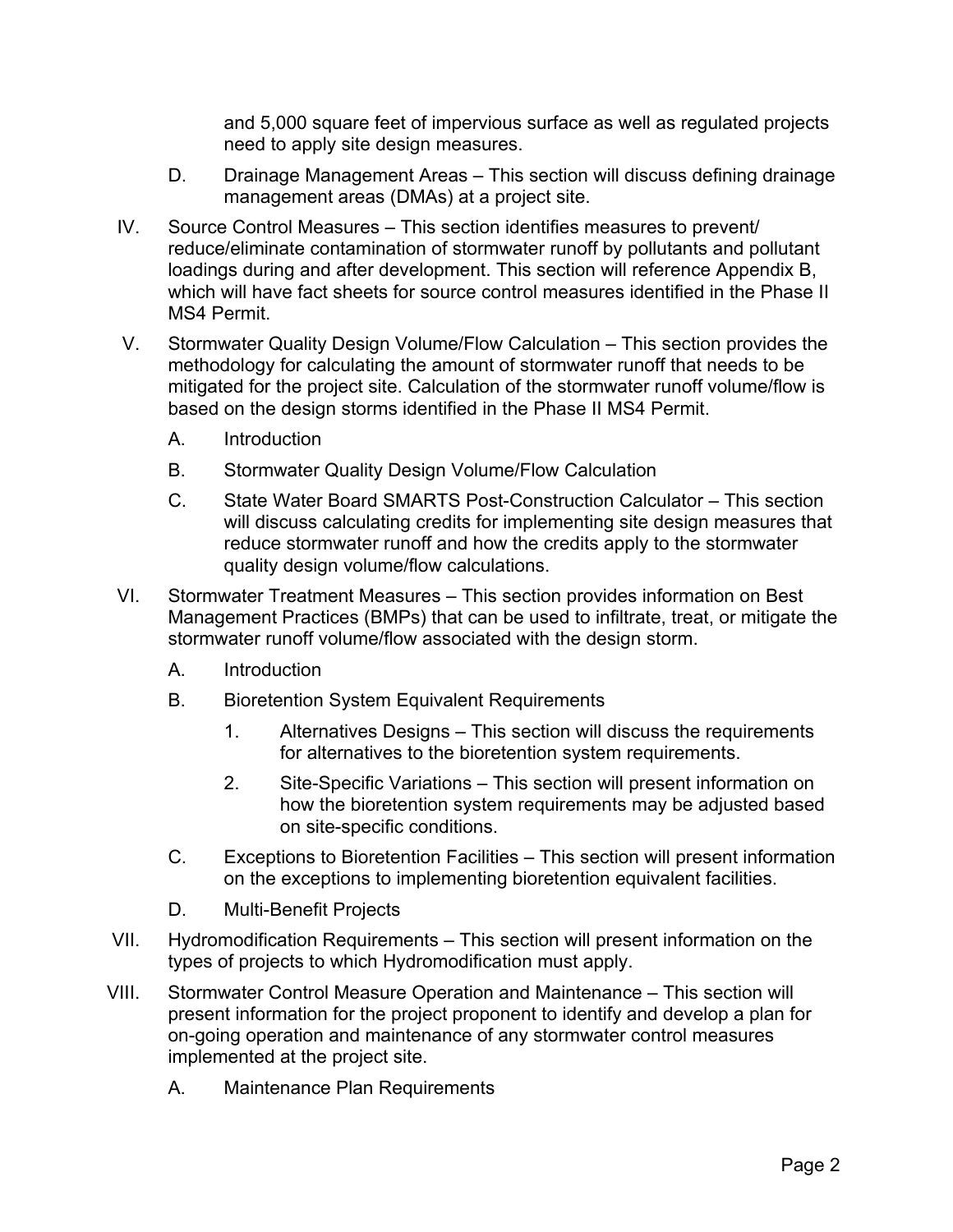B. Maintenance Agreement

Appendix A – Site Design Measure Fact Sheets

- A. Stream Setbacks and Buffers
- B. Soil Quality Improvement and Maintenance
- C. Tree Planting and Preservation
- D. Rooftop and Impervious Area Disconnection
- E. Porous Pavement
- F. Green Roofs
- G. Vegetated Swales
- H. Rain Barrels and Cisterns

Appendix B – Source Control Measure Fact Sheets

- A. Storm Drain Message and Signage
- B. Parking/Storage Areas and Maintenance
- C. Outdoor Material Storage Area
- D. Outdoor Trash Storage and Waste Handling Area
- E. Outdoor Loading/Unloading Dock Area
- F. Outdoor Vehicle/Equipment Repair/Maintenance Area
- G. Outdoor Vehicle/Equipment/Accessory Washing Area
- H. Fuel and Maintenance Area
- I. Indoor and Structural Pest Control
- J. Landscape and Outdoor Pesticide Use
- K. Food Service Operations
- L. Water Features

Appendix C – Treatment Control Measure Fact Sheets

- A. Infiltration/Retention
	- 1. Bioretention
	- 2. Infiltration Basin
	- 3. Infiltration Trench
	- 4. Dry Well
- B. Treatment-based
	- 1. Biofiltration
	- 2. Stormwater Planter